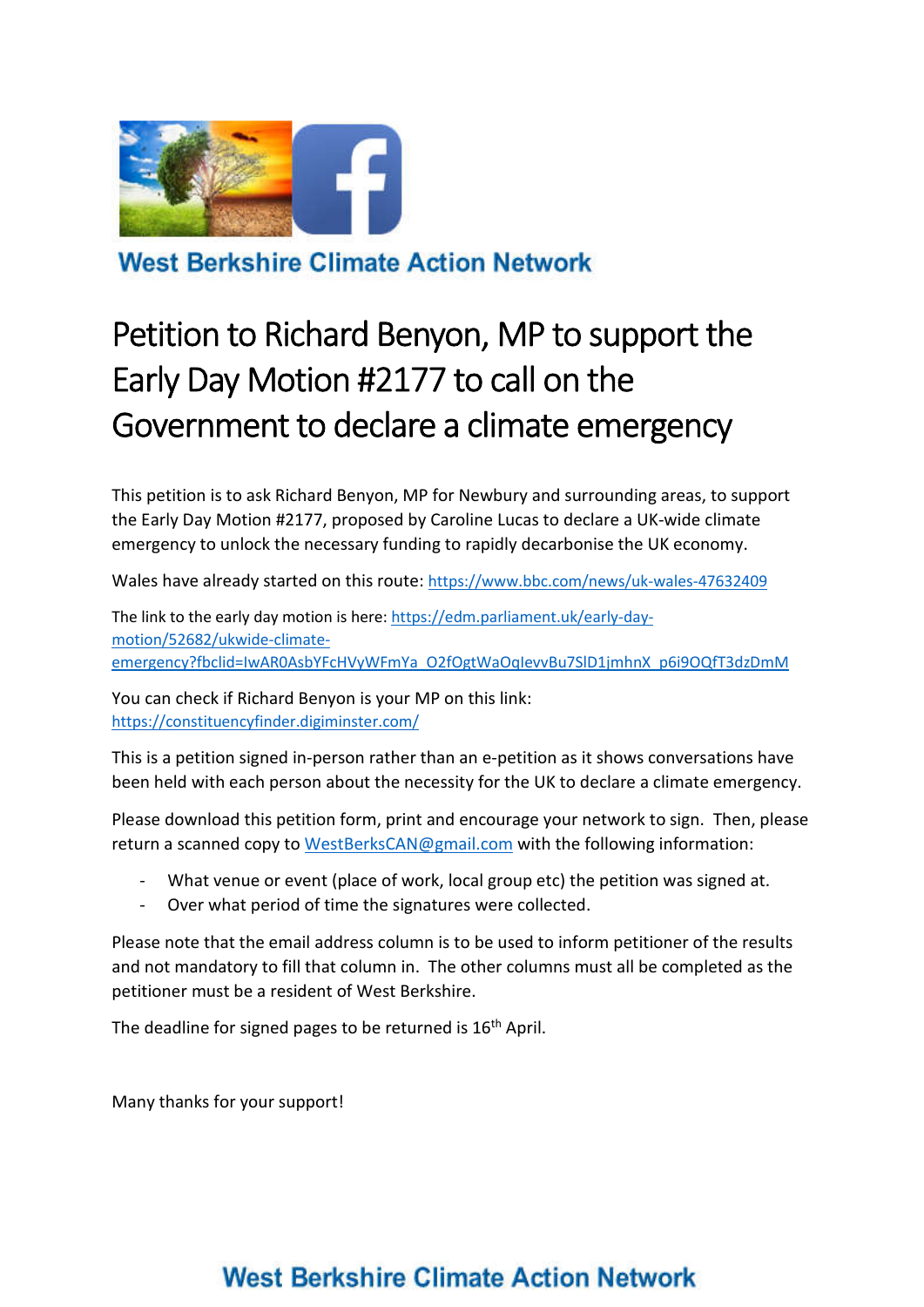#### To: Richard Benyon, MP for Newbury,

The petition of the residents of West Berkshire notes the stark warning from the Intergovernmental Panel on Climate Change that there are just 12 years left to cut emissions by 45% to prevent 1.5 degrees warming; further notes that warming beyond 1.5 degrees represents a threat to the future of humanity, and that even warming limited to that level will wreak havoc upon the livelihoods of countless people across the world; acknowledges that the world is now experiencing a climate emergency and that an urgent and rapid global response is now necessary; welcomes the fact that solutions to the climate crisis are widely available including renewable technology, sustainable transport options and zero-carbon buildings.

The petitioners therefore request that Richard Benyon, MP for their constituency, supports the Early Day Motion #2177 to call on the Government to declare a climate emergency and to release the necessary funding, including to local authorities, to enact a green new deal that would rapidly decarbonise the entire UK economy.

| <b>Name</b> | <b>Address</b> | Postcode | Signature | <b>Email address</b> |
|-------------|----------------|----------|-----------|----------------------|
|             |                |          |           | (to be used to       |
|             |                |          |           | inform petitioner    |
|             |                |          |           | of petition          |
|             |                |          |           | results)             |
|             |                |          |           |                      |
|             |                |          |           |                      |
|             |                |          |           |                      |
|             |                |          |           |                      |
|             |                |          |           |                      |
|             |                |          |           |                      |
|             |                |          |           |                      |
|             |                |          |           |                      |
|             |                |          |           |                      |
|             |                |          |           |                      |
|             |                |          |           |                      |
|             |                |          |           |                      |
|             |                |          |           |                      |
|             |                |          |           |                      |
|             |                |          |           |                      |
|             |                |          |           |                      |
|             |                |          |           |                      |
|             |                |          |           |                      |
|             |                |          |           |                      |
|             |                |          |           |                      |
|             |                |          |           |                      |
|             |                |          |           |                      |
|             |                |          |           |                      |
|             |                |          |           |                      |
|             |                |          |           |                      |
|             |                |          |           |                      |
|             |                |          |           |                      |

### **West Berkshire Climate Action Network**